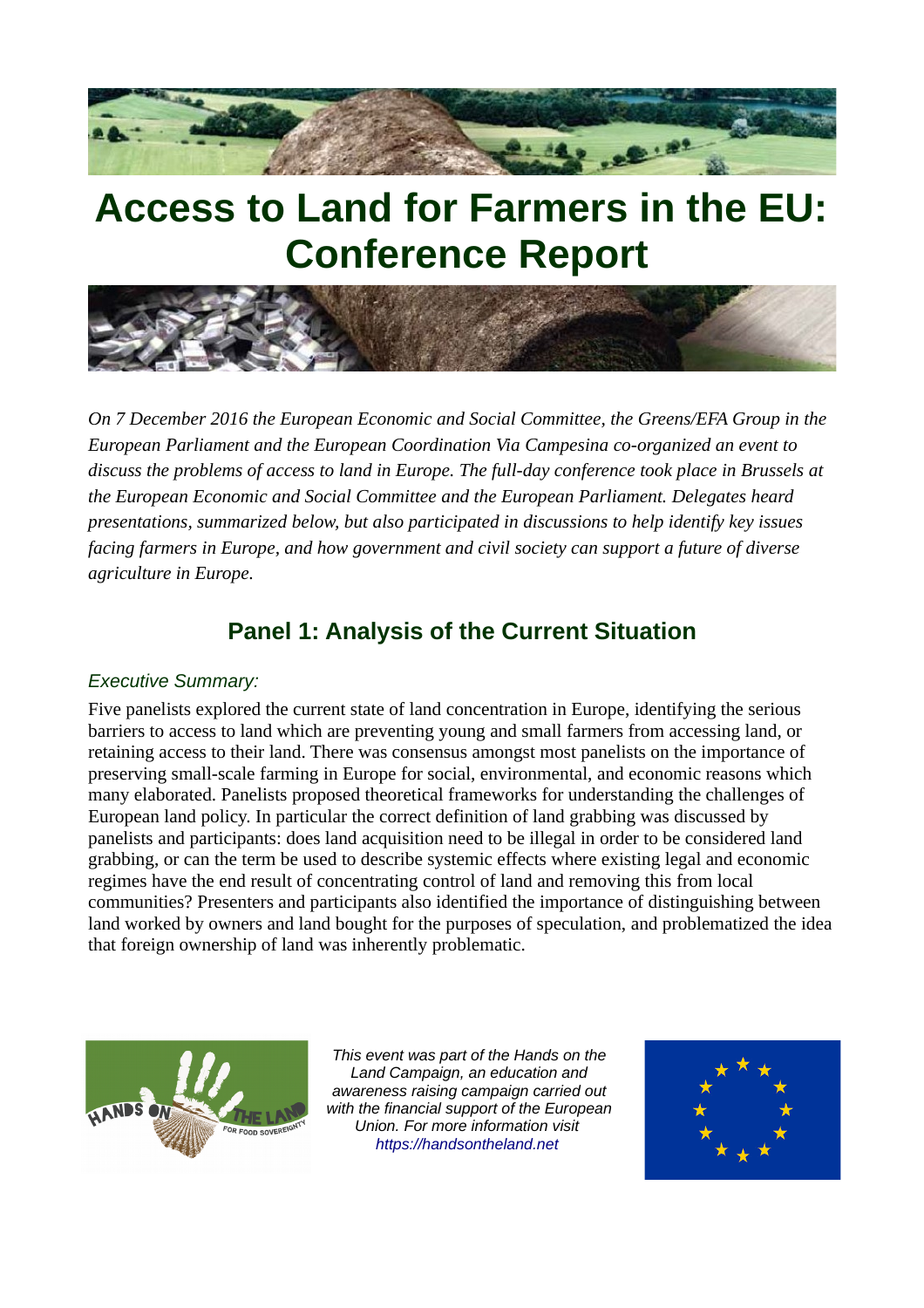# *Introduction: Brendan Burns, European Economic and Social Committee:*

- Scotland is a particular case: highly concentrated control of land and very limited access for communities, developed over the last 300 years.
- Experiment going on which will produce very interesting results in the coming years.
- Situation has been changing since 1999, when Scottish parliament was re-established.
- Have faced challenges along the way, but are working together in Scotland for a new kind of solution, which could be copied more broadly in Europe.
- The situation in Scotland offers both an example of how land use planning can go wrong and, hopefully, an example of how it can change.

#### *Sylvia Kay, Transnational Institute:*

- Land concentration is a growing issue in Europe. Study of Eurostat data reveals a major trend:
	- Land concentration in Europe is significant: 3% of farms own 52% of farmland.
	- Large-scale farming is spreading across Europe while small farms are disappearing: 4 million small farms, 33% of the total, have been lost in Europe between 2003 and 2013.
	- Land inequality is structural, and distribution of farmland is dramatically more unequal than concentration of wealth.
- This trend is related to both exit of small farmers and entry denial for new farmers, with real implications for European food security, employment, welfare, and biodiversity, as well as for the well-being and viability of rural communities and European society as a whole.

# *Véronique Rioufol, Terre de Liens:*

- Young and new farmers face a variety of challenges in accessing land, even when they come from established farming families.
- A variety of examples illustrate the different challenges, from access to capital to competition with other land buyers, which make it difficult for farmers to gain access to enough land to make a viable living.
- Community solutions including community land trusts are emerging, attempting to remedy the situation and help farmers access land.

# *Atilla Miklós Szőcs-Boruss, EcoRuralis:*

- Communism led to a first wave of land-grabbing, displacement, and loss of agricultural knowledge in Romania. Now, following return of land to original owners, a new wave of land-grabbing is taking place.
- Land in Romania is enormously concentrated, increasingly in the hands of speculators or very large-scale industrial producers, and the rural population is ageing and diminishing as a result.
- Small farmers and peasants are viewed as a problem: it is time to dramatically re-think European land policy to recognize the valuable contribution that thriving peasant agriculture can make to the EU.
- Peasants are ready to help shaping new policies.
- The European Coordination Via Campesina developed a definition of land-grabbing which is available online [here.](http://www.eurovia.org/how-do-we-define-land-grabbing)

# *Helmut Klüter, University of Greifswald:*

• Germany offers an important case-study: Eastern Germany is dominated by large-scale industrial agricultural production, while Western Germany is controlled by family farms.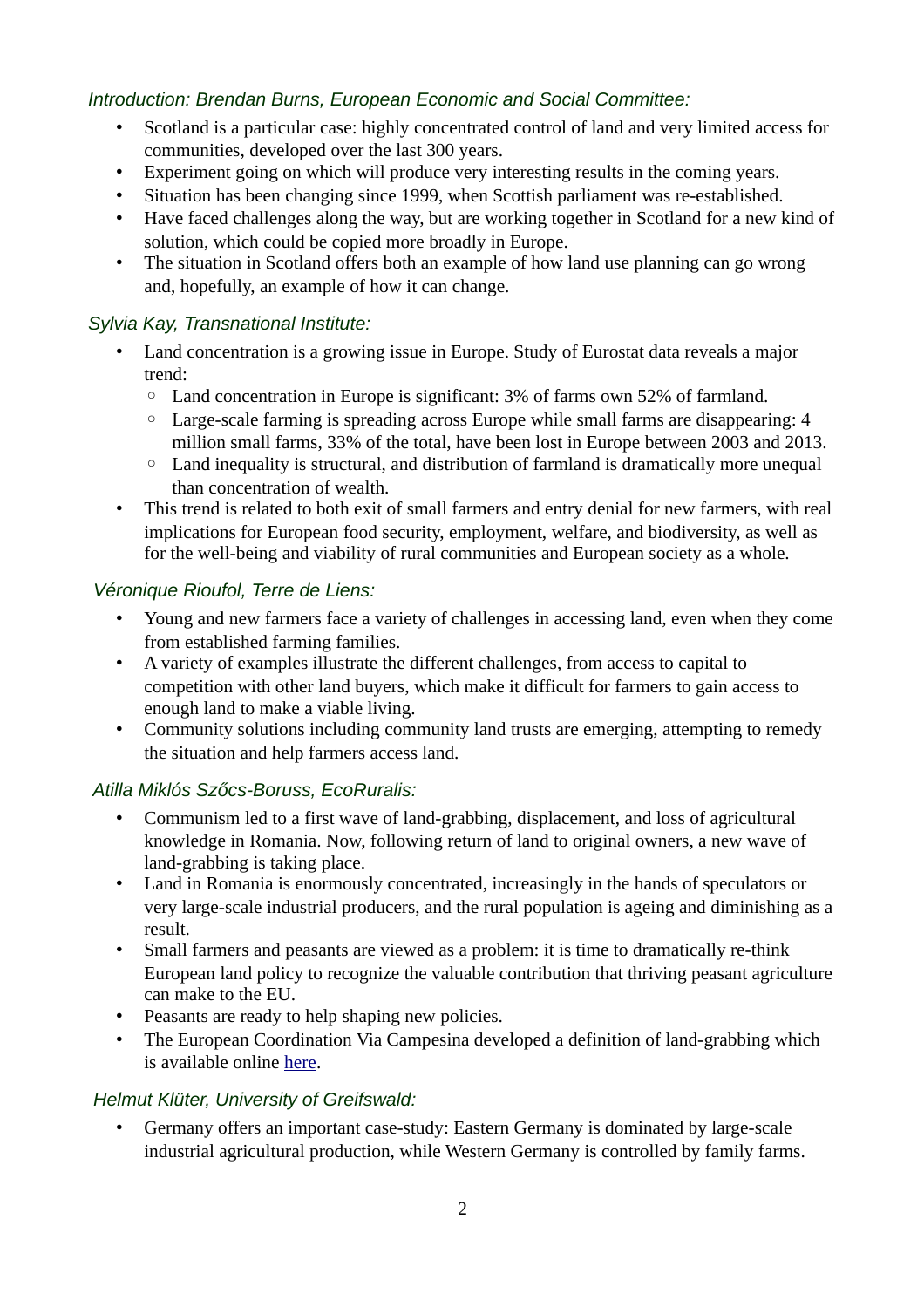- Detailed data on German regions shows that small-medium scale farming can be considerably more productive per acre than industrial farming, as well as re-circulating more money invested by the EU within the community.
- We need to develop a new definition of agriculture in the EU and move to support this vision through controls on industrial agriculture and land speculation, and training and support for small and young farmers.

#### *Thierry de l'Escaille, European Landowners' Association:*

- Need common definition of land grabbing and land concentration: land grabbing is defined by illegal acquisition of land. Where acquisition is legal, we should talk only about concentration. There is no systemic land grabbing in Europe and laws exist in each member state to prevent this (though they may not always be enforced).
- Small & large scale agriculture should co-exist; one should not replace the other.
- We need to defend the rights within the common market: Europeans have the protected right to own land in other countries, and we need to clearly distinguish between people moving within Europe to establish themselves as farmers, versus speculators from outside the EU purchasing large amounts of land for other reasons.
- High land prices are not all bad: need to explore solutions other than price caps to help young farmers access land.

# **Panel 2: Discussion of Possible Solutions at the National/Regional Level**

#### *Executive Summary:*

Six panelists discussed the challenges of national regulation of land, introducing specific cases. The discussion illustrated the role that historical and economic context plays in defining land ownership issues in each country, and the possible solutions to this. Panelists generally urged policy-makers to consider solutions which take the local context into consideration, addressing the realities, e.g. of how farmers access land, and who is excluded from accessing land for what reasons. Panelists identified gaps in regulatory regimes, and ways in which laws designed to diminish land concentration have failed to do so due to the use of complex ownership structures. Panelists also shared stories of a number of positive steps, from comprehensive land reforms being made in Scotland, to the SAFER system in France which has a potential role to play in protecting farmers' access to land. However, none of these solutions have succeeded in halting the process of land concentration, or adequately protecting the rights of farmers and the constitution of rural communities. In addition to challenges relating to loopholes in existing regulations and weak enforcement, panelists also identified existing European-level regulation protecting free movement of capital as a potential challenge for implementing land reforms.

#### *Introduction: Bronis Ropė, MEP, Greens/EFA Group in the European Parliament*

- Importance of land as an asset, deserving of attention from EU and member states. Importance of small-scale family farms, agricultural livelihoods, public goods.
- Land should never become the tool for speculation but should remain the tool for farming and provide public goods. Not limited to food production.
- Land grabbing and land concentration for profit in some member states, especially newer EU members: we need to take urgent action to protect farmers' interests.
- Member states should use all possible tools to regulate their land markets.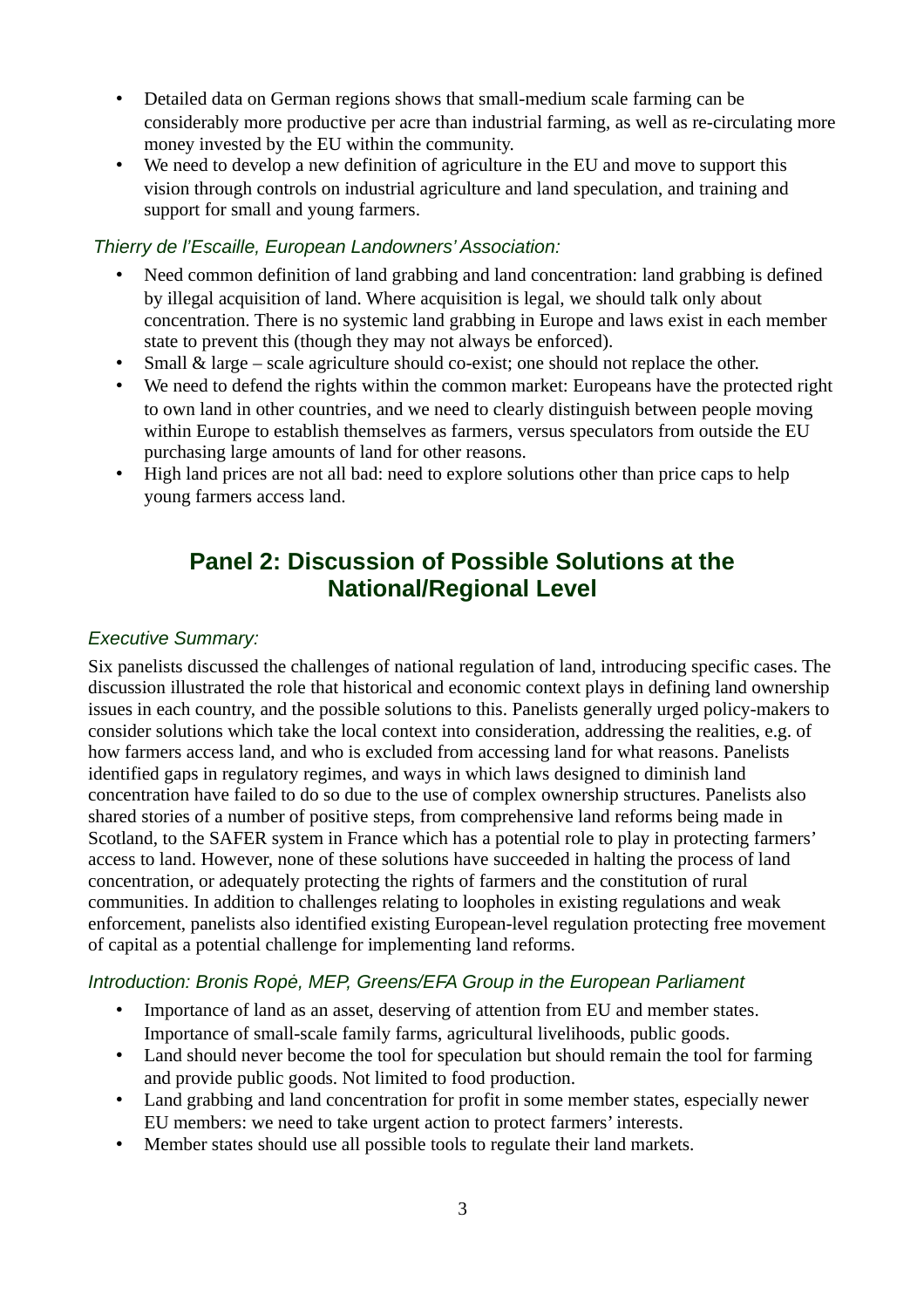# *Liesbet Vranken, University of Leuven*

- Regulation of land markets differ dramatically across time & place.
- Have developed an index of regulations impacting land exchange: some countries have protected farmer land access through tenancy regulations, while others promote farmerownership.
- Some countries have heavy regulated land markets, other moderately regulated land markets, and other countries are with less regulated land markets .
- Strong tenancy regulations in Western Europe have had paradoxical effect: decreased access to land for farmers ('horsification,' 'gardenification,' landscape services).
- Fragmented ownership many small owners as in Eastern Europe leads to increased concentration of land use (families renting their land).
- We should not focus exclusively on land ownership Ownership is not the only path to security of land tenure.
- Power balance and tenure very different with small owners renting to large farmers, vs large owners renting to small farmers: different regulations are needed in these different contexts.

# *Jobst Jungehülsing, Federal Ministry of Food and Agriculture of Germany*

- Rapid increase in agricultural land prices in Germany: 116% increase between 2005 & 2015.
- Concentration of agricultural land is a major issue: Case study of KTG AGRAR SE which, in 2015, controlled 53,000 ha in the EU (37,760 in Germany) through 137 subsidiaries.
- The group structure, in combination with the scope of German land exchange laws, has allowed the company to circumvent laws designed to protect farmers' access to land and support broad ownership of agricultural land.
- Significant negative consequences for rural areas: job loss, land concentration, increased land speculation, falling tax revenues, rising income inequality etc.
- Amendments to land law combined with greater transparency, better data collection, and stronger enforcement of existing laws are needed. Laws currently applied to individual farms, including land ceilings, should be expanded to address agricultural groups.

#### *Pete Richie, Nourish Scotland*

- Extraordinary level of land concentration: 423 people own 50% of land in Scotland
- Historical context of Clearances (forced displacement). Land issues have been a priority for the Scottish Parliament since its establishment 1999.
- The Land Reform Act of 2003 introduced a variety of reforms: community right to buy derelict or vacant land, mandate for land to be managed for the public good, transparency of ownership, and rents linked to productive capacity.
- Still a work in progress but some positive developments are apparently including a slowing of the decline in number of holdings, increased land in community ownership, growing interest in agroecology. However, problems of concentration, falling farm incomes, barriers to entry, and a tendency towards large-scale monoculture production still exist.
- Land Reform Review Group in a 2014 report has encouraged the Scottish Government "to be radical in its thinking and bold in its action" in implementing further reforms.
- Represents the hope of a possible alternative direction of development, supported by clear and directed policy. Land reform is (still) possible.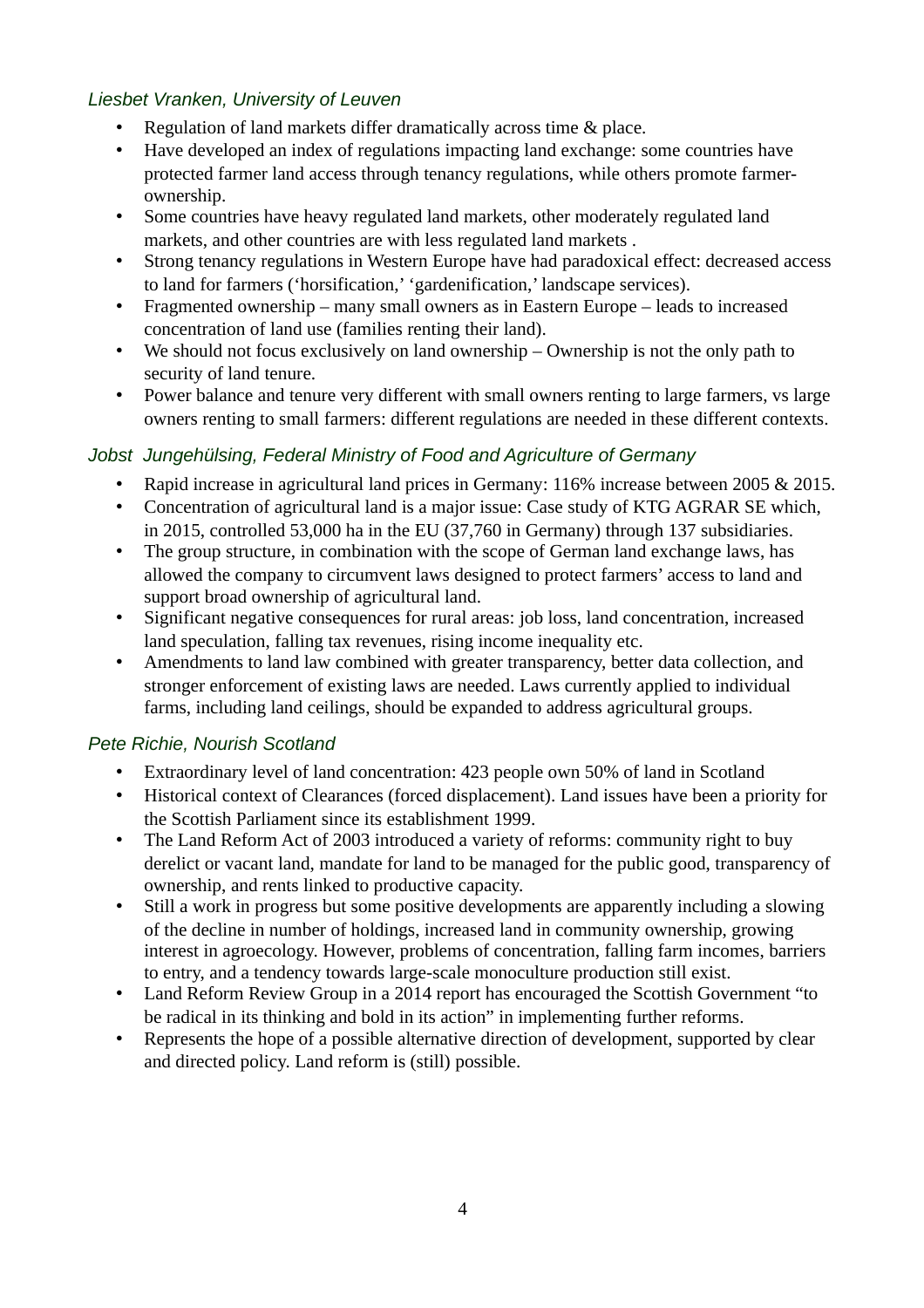# *Paul Bonhommeau, La Coopérative d'installation en agriculture paysanne/ previously Confédération Paysanne*

- SAFER is a land agency supporting farmers' right to farmland and discouraging farmland speculation by exercising right to intervene in certain land sales/purchases in France.
- SAFER favours family farming and ownership of land by farmers. Has three missions: improving land plans for setting up or preserving farms; planning development with local authorities; Participating in landscape and environmental protection. Involved in 18% of land transactions in 2013.
- Opponents view this as a corruption of the free market, ownership rights, movement of capital, but most farmers find it an essential tool for controlling land price and distribution.
- Nonetheless, system has limitations: SAFER favours scaling up farms for "productivist" agriculture; does not provide adequate support for young/new farmers or alternative diversified agriculture.

# *Rūta Bičiuvienė, Associations of Agricultural Cooperatives of Lithuania*

- Average holding size of farms in Lithuania has doubled in 5 years, farmers are ageing, and Lithuania has lost 1/6 of its population since joining the EU in 2004.
- Land reform process began in 1991 until 2014 one person or legal entity could hold up to 500 hectares. Ease of creating new legal entities for ownership resulted in major concentration: groups of legal entities owned huge areas of land (30,000 ha or more).
- Laws introduced in Jan 2014 introduced limitations on ownership by related persons or companies, and pre-emption rights (e.g. when selling to users of the land).
- Second amendment in May 2014 introduced requirements for anyone seeking to obtain 10+ ha agricultural land, including agricultural income, record of agricultural activity, and relevant education.
- European Commission alleges new amendment infringes free movement of capital and rights of free establishment – all requirements except the history of agricultural activity will be removed.

# *Concluding remarks – Molly Scott Cato, MEP, Greens/EFA Group in the European Parliament*

- Legislative impact:
	- we need to consider the question of very different farm land values and incomes across states: can the free movement of capital and free markets can be compatible with equal access to land for all natural and legal persons? Can we leave this to the free market?
	- "Efficiency" small family farms are most efficient in the ways that matter: bring many social and environmental benefits.
	- Lack of data, especially on land ownership, and ownership structures. Real questions of legality, in addition to equity.
	- We need to take seriously the idea of introducing laws to end speculation in land and in food crops. Land as a common treasury, in stewardship rather than ownership, preserved for future generations.
	- Importance of peasants, rehabilitating the concept of the peasant.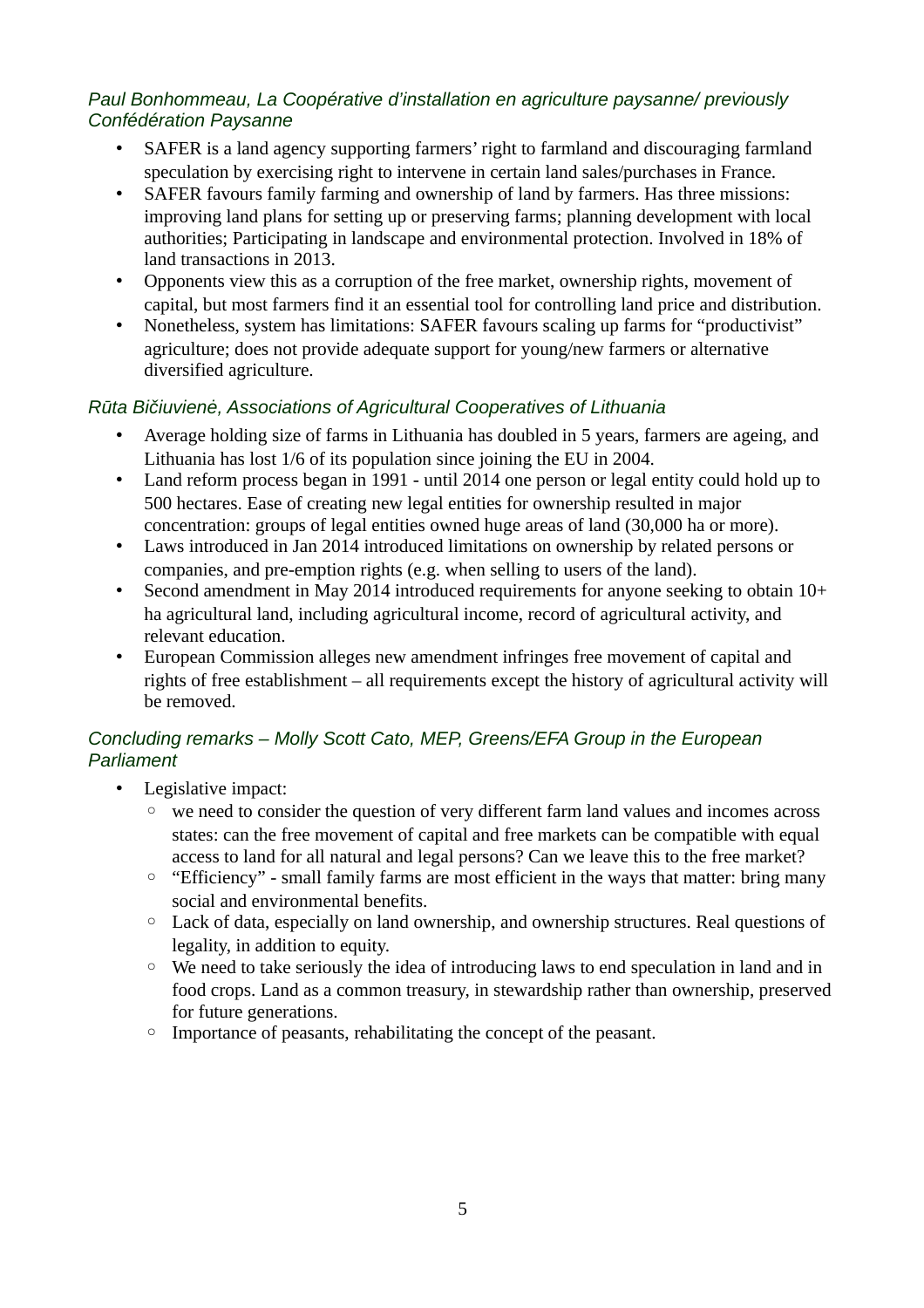# **Panel 3: Discussion of Possible Solutions at the EU Level**

# *Executive Summary:*

Six panelists discussed the interaction between responsibilities at EU and national levels. While panelists disagreed about the adequacy of existing EU laws and obligations, and many agreed that managing land markets is a national, not EU, competency and called on the European Commission to give greater clarity to Member States about the kind of measures which can be applied. Several panelists also called on the EU to share guidance and best practices based on the VGGTs. Multiple panelists identified a key role to be played by the European Union in the collection of data, the use of agricultural land and the administration of the Common Agricultural Policy, which currently favours large-scale farms. Many panelists advocated the introduction of a cap on available CAP benefits, in order to diminish incentives for farmland concentration. Panelists identified the need for more and better data about land ownership and CAP payments, especially in light of the proliferation of holding companies and other complex ownership structures. The potential tension between free movement of capital (in respect to land) and other objectives of EU policy or the broader public interest, was a key topic of discussion. It was clear that actions in different legislative areas at European level are urgently needed to reverse the negative trends around land. Finally, the need to discuss the goals of policy in terms of the kind of agricultural system we want to support, was a key theme: broad social discussion is needed about this.

#### *Opening Remarks: José Bové, MEP, Greens/EFA Group in the European Parliament:*

- Land ownership and land tenure is a national competence, European legislation on land access and land tenure is not realistic, and could exacerbate trends towards mega-farms.
- CAP is a key tool of the European Parliament, and the main instrument within that is capping or limiting aid to individuals: capping aid at a certain level could be used to make concentration much less attractive. This was proposed but rejected by a very narrow margin in the EP vote.
- We can choose what kind of farm system we want, and can choose to reject idea that "bigger is better" in farming.
- Need to control land concentration, as well as land grabbing and corruption in land distribution.

#### *Robert Levesque, European Association for Rural Development Institutions (AEIAR)*

- Lack of proper regulation of markets leads to concentration and marginalization of family holdings – we have to go from a liberal economy to an "economy of the commune" that will widen access to land.
- Goal of European agricultural policy is to maintain supply through sustainable agriculture that does not destroy the land.
- 4 main proposals to improve the situation of land in Europe:
	- create a directory of agricultural production units distinguish natural and legal persons
	- regulate land right to authorize or refuse projects (purchases of land or shares, or rentals) on the basis of objective criteria
	- $\circ$  Facilitate temporary trusteeship and management of agricultural holdings favour settlement over expansion
	- improve farm capital availability for enterprises matching CAP goals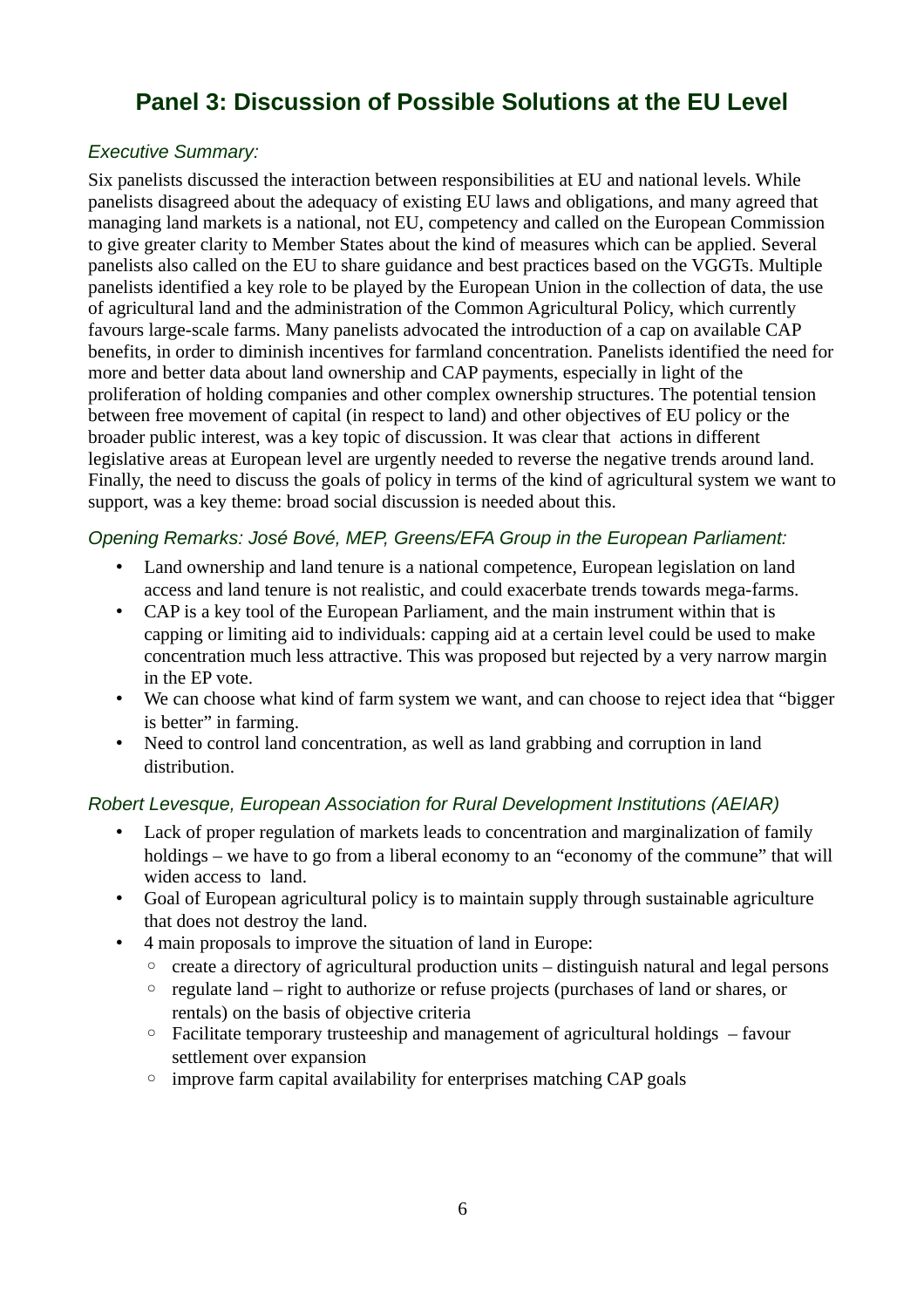# *Mustapha Sinaceur, FAO, UN Committee on World Food Security*

- Family farming is at the core of European agriculture, but increasing concentration, some as a result of speculation, is making it harder for family farmers to access land.
- 2 International consensus documents: Voluntary Guidelines on Responsible Governance of Tenure of Land, Fisheries, Forests (VGGTs) and the Principles of Responsible Investment in Agriculture and Food Systems. International soft law instruments: internationally accepted standards and framework for states, including the EU.
- EU was active in the development and implementation, and should guarantee the respect of all legitimate tenure rights.
- VGGTs are globally relevant, and especially relevant in Europe. May not go far enough, and voluntary guidelines should be embedded in more binding regulation.
- Family farming should be the dominant form of agriculture around the world, in both developed and developing countries.

# *Maria Noichl, MEP, Socialists & Democrats Group in the European Parliament*

- Need clear, reliable data on land and CAP payments, which links each piece of land to an individual (not just a company).
- Need clarity for member states about what tools are available for them to use to protect land.
- Need to implement the VGGTs fully in Europe, and also consider the impact of European policies on land around the world – policies should not increase concentration elsewhere.
- Need to tackle both corruption and the rising concentration of land and wealth in Europe.
- The question of what kind of agricultural system we should have is relevant to everyone in society, and we need to involve everyone in this debate.

# *Karl Nurm, Former EESC Rapporteur: "Land Grabbing – a wake-up call for Europe"*

- Land grabbing is a serious issue in Europe.
- While regulation of land markets is a national competency, member states do not have a completely free hand here: need to provide indications of why they are introducing measures, and can be challenged in European Court of Justice.
- Land is not an ordinary traded good, it is a finite and irreplaceable resource, and regulations need to take this unique status into account.
- Current CAP structure favours larger companies and encourages increasing concentration, leading to a widening gap between large and small farmers: an upper limit on CAP payments needs to be introduced.

# *Thomas Wiedmann, EU Commission*

- Within the EU, farmland is considered capital: there should be no restrictions except in the case of overwhelming public interest, and no discrimination against foreign capital.
- Foreign investors are often discussed as a major problem: in fact foreign direct investment in farmland is very limited (generally less than 5%) with the exception of Romania.
- Conclusions from the jurisprudence of the CJEU say that restrictions on free movement are justifiable on grounds of overriding public interest (but must be proportionate). CJEU has recognized the objective of preventing land speculation and preserving traditional forms of farming as legitimate.
- Within EU law a number of instruments for Member States to prevent speculation and support access for farmers can be considered as proportional tools for preserving public interest in land sales: